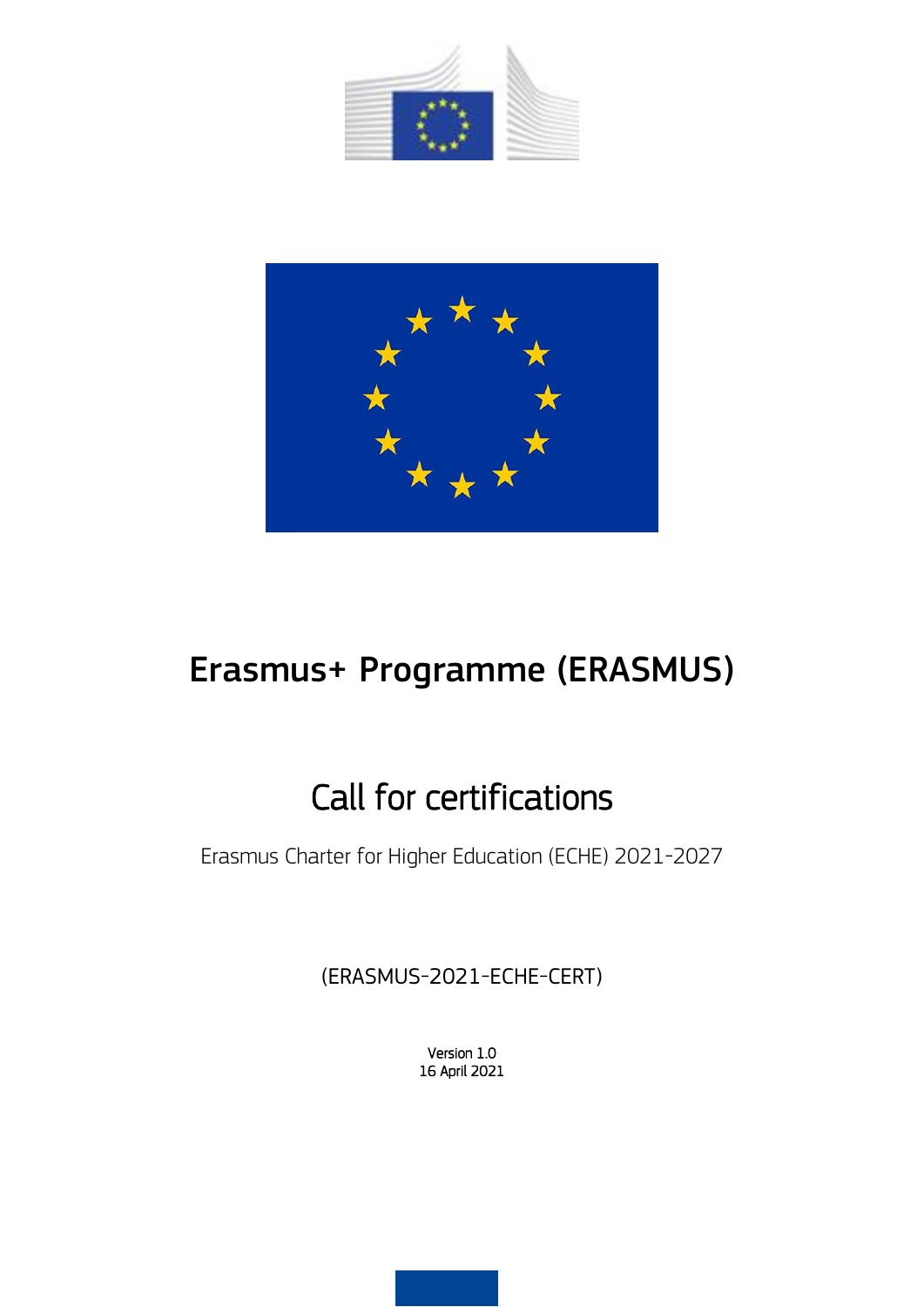#### DISCLAIMER

*The 2021-2027 programme for education, training, youth and sport proposed by the European Commission on 30 May 2018 (hereafter 'the programme') has not been yet adopted by the European legislative authority. Nonetheless, the Commission has decided to publish this call for proposals in order to allow a smooth implementation of the programme as soon as its basic act has been adopted by the European legislator*  and to enable potential beneficiaries of European Union grants to prepare their *proposals in good time.*

*Furthermore, the implementation of this call for proposals is subject to the following conditions:*

- the adoption by the European legislative authority of the basic act establishing the *programme without any significant modifications,*
- a positive opinion or lack of objection by the programme committee established in *the basic act,*
- *the adoption by the Commission of the 2021 annual work programme, after referral of the committee of the programme, and*
- *the availability of the appropriations provided for in the draft budget for 2021 after the adoption of the budget for 2021 by the budgetary authority or if the budget is not adopted as provided for in the system of provisional twelfths.*

*Therefore, this call for proposals does not legally bind the Commission. In case of a substantial modification of the basic act by the European legislators, the contracting authority reserves the right to abandon or cancel the present call for proposals and to launch other calls with different content and appropriate deadlines for submission.*

*This call for proposals is launched by the Directorate General Education, Youth Sport and Culture (DG EAC). DG EAC may subsequently delegate the management of the call to the European Education and Culture Executive Agency (EACEA) under condition that the delegation has been accepted by EACEA and that the legal basis has entered into force.*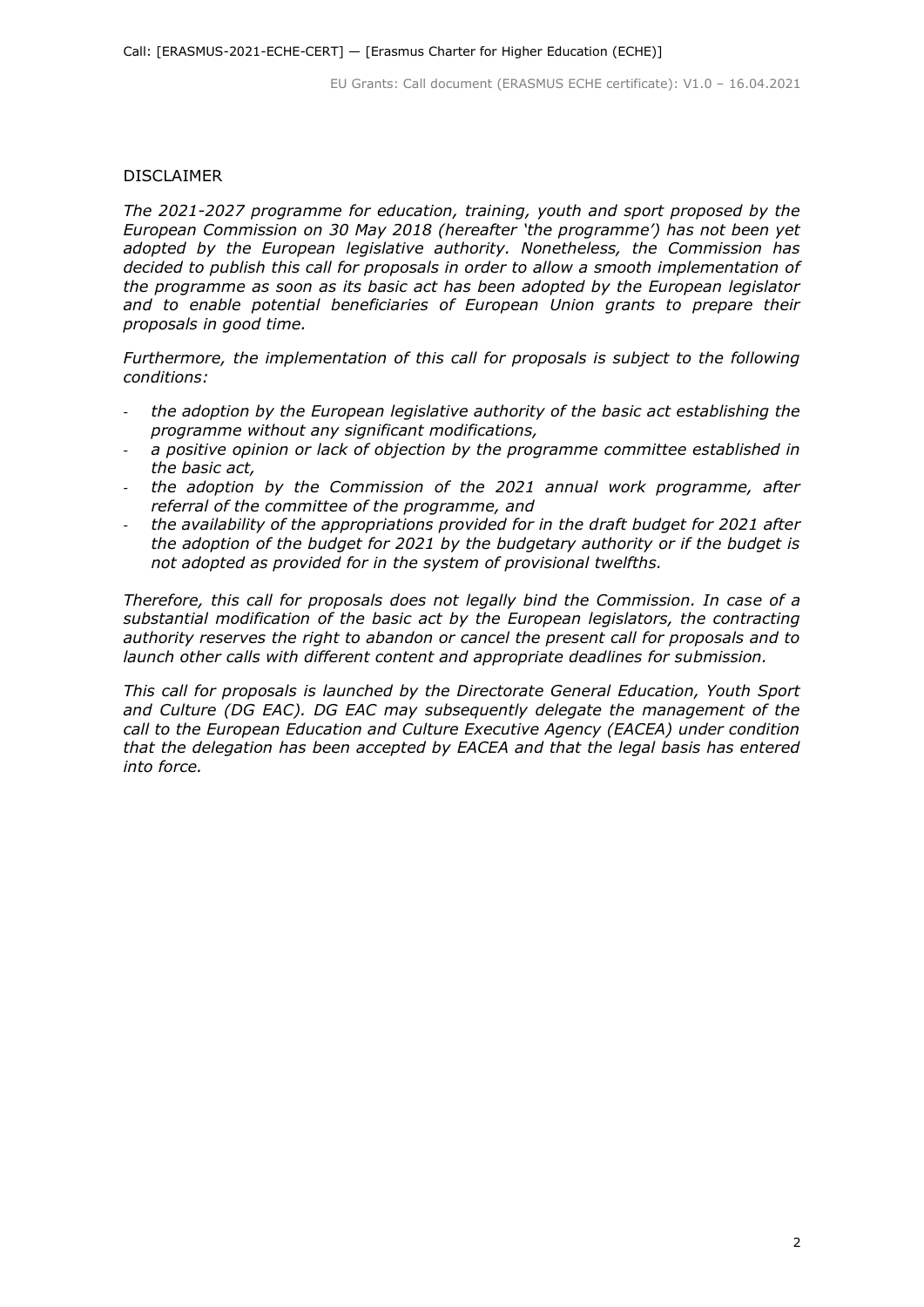| <b>HISTORY OF CHANGES</b> |                            |                                    |      |
|---------------------------|----------------------------|------------------------------------|------|
| <b>Version</b>            | Publication<br><b>Date</b> | <b>Change</b>                      | Page |
| 1.0                       | 16.04.2021                 | Initial version.<br>$\blacksquare$ |      |
|                           |                            | $\blacksquare$                     |      |
|                           |                            | $\blacksquare$                     |      |
|                           |                            | $\blacksquare$                     |      |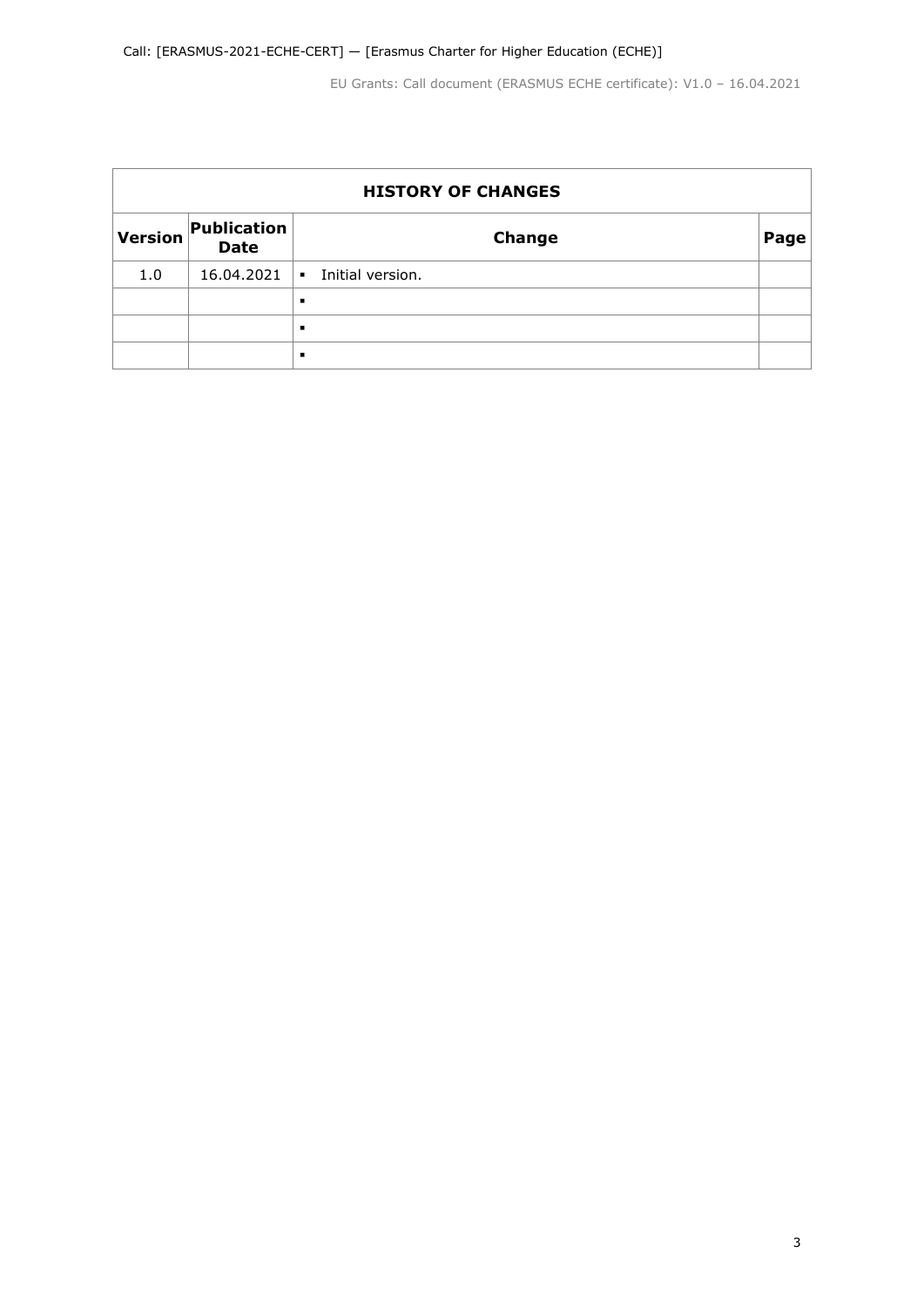

EUROPEAN COMMISSION Directorate-General for Education, Youth, Sport and Culture

EAC.B – Youth, Education and Erasmus+ **EAC.B.1 – Higher education**

# **CALL FOR CERTIFICATIONS**

# **TABLE OF CONTENTS**

# **0. Introduction**

This is a call for **Erasmus Charter for Higher Education (ECHE) quality certifications** under the **Erasmus+ Programme**.

ECHE sets out the fundamental principles and the minimum requirements with which higher education institutions (HEIs) must comply when applying for and implementing activities under the Erasmus + Programme (2021-2027).

The regulatory framework for this EU Funding Programme is set out in:

- Regulation 2018/1046 (EU Financial Regulation)
- the basic act (Erasmus+ Regulation).

The call will remain open for the entire programming period 2021-2027 (with yearly cut-off dates) and will be managed by the **European Education and Culture Executive Agency (EACEA)**.

Specifically in 2021, it covers the following **topics**:

 **ERASMUS-EDU-2021-ECHE-CERT-LP - Erasmus Charter for Higher Education ECHE (Topic 1 light procedure) — Active and compliant HEIs**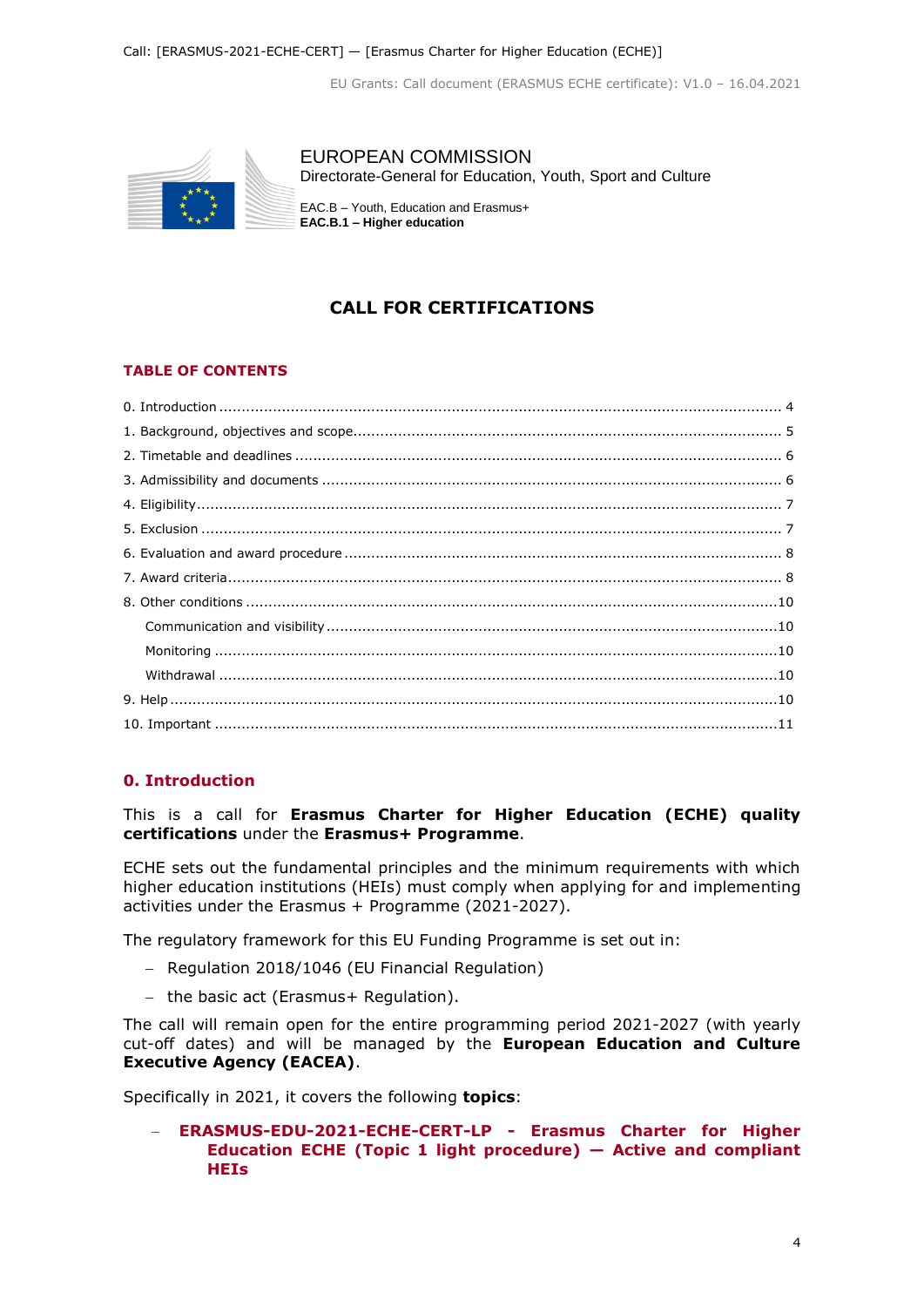## **ERASMUS-EDU-2021-ECHE-CERT-FP - Erasmus Charter for Higher Education ECHE (Topic 2 full procedure) — Inactive and new HEIs**

Topic 1 is open for HEIs that:

- have participated in Erasmus+ activities in calls published from 2017 onwards and
- are in compliance with the Erasmus Charter for Higher Education principles.

Topic 1 light procedure is only open in 2021. As from 2022, only Topic 2 full procedure will be available.

Erasmus+ National Agencies will inform you about the application procedure you need to follow. If in doubt, please contact your National Agency (contact information available on the Europa website).

We invite you to read the **call documentation** on the Funding & Tenders Portal Topic page carefully, and in particular this Call Document, the Charter, the ECHE Guidelines and the EU Funding & Tenders Portal Online Manual.

These documents provide clarifications and answers to questions you may have when preparing your application:

- the Call Document outlines the:
	- background, objectives, scope of the certification (section 1)
	- timetable (section 2)
	- admissibility and eligibility conditions (including mandatory documents; sections 3 and 4)
	- $-$  criteria for exclusion (section 5)
	- evaluation and award procedure (section 6)
	- award criteria (section 7)
	- other conditions (section 8)
- the Online Manual outlines the procedures to register and submit applications online via the EU Funding & Tenders Portal ('Portal').
- the ECHE Guidelines describe how the ECHE principles should be implemented.

## **1. Background, objectives and scope**

The Erasmus Charter for Higher Education (ECHE) is an EU quality certificate for higher education institutions (HEIs). It is a prerequisite for all HEIs from Erasmus+ Programme countries to apply for funding under Erasmus+ calls (including calls managed by Erasmus+ National Agencies).

By applying for the ECHE, the HEI confirms that its participation in Erasmus+ is part of its strategy for modernisation and internationalisation. This strategy acknowledges the key contribution of student and staff mobility and of participation in transnational cooperation projects, to the quality of its higher education programmes and student experience. The ECHE aims to reinforce the quality of student and staff mobility, as well as of cooperation projects.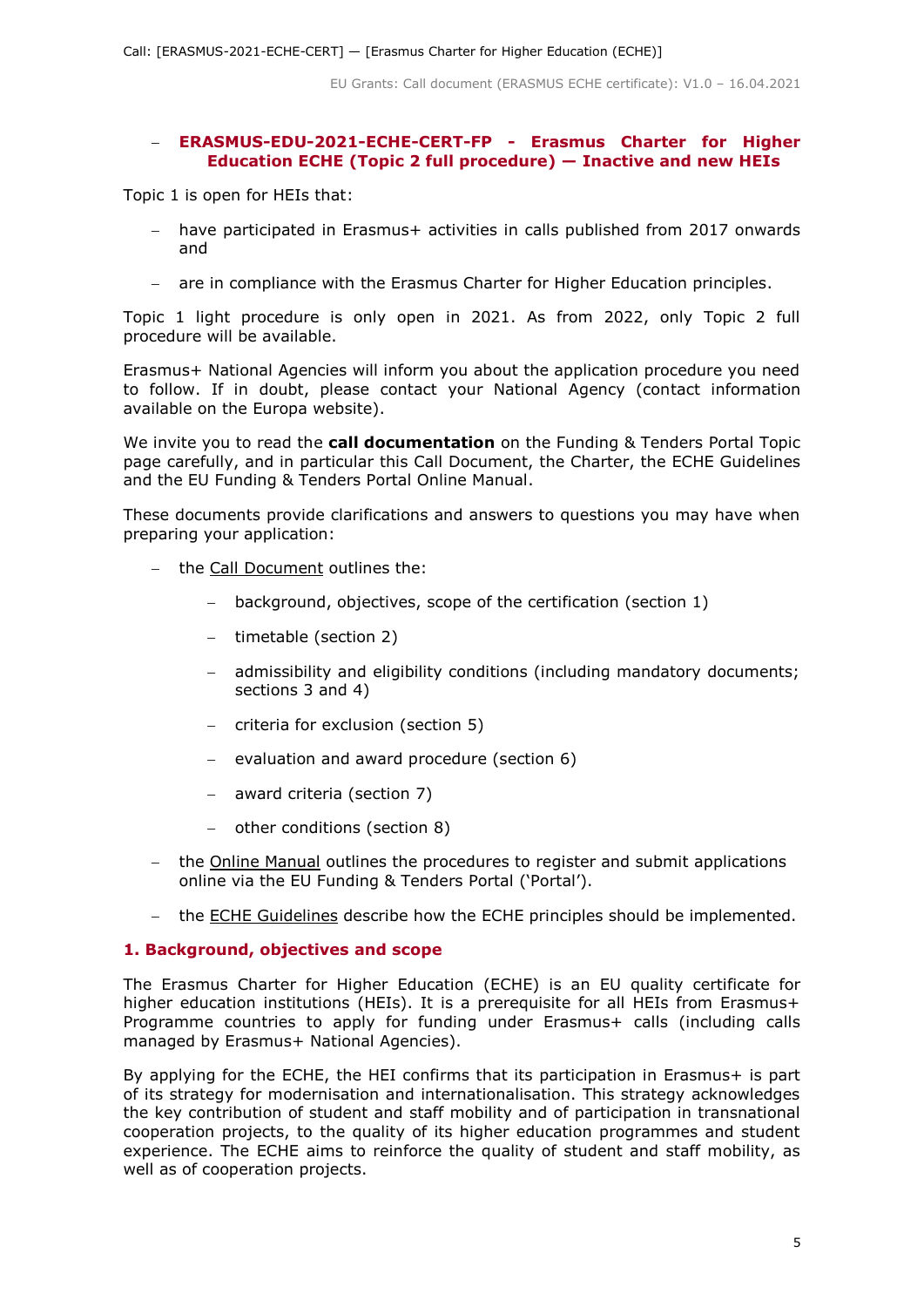The certification procedure consists in validating the status as a 'higher education institution (HEI)' and certifying compliance with the ECHE quality standards (Erasmus Policy Statement, quality of organisation and management structures and the implementation of ECHE principles).

The ECHE will be valid for the entire duration of the Erasmus+ Programme 2021-2027 (and up until the end of projects funded under that Programme). The award of the ECHE does not automatically imply any direct funding under the Erasmus+ Programme.

ECHE holders will be subject to regular monitoring by the National Agencies.

# **2. Timetable and deadlines**

| <b>Timetable and deadlines:</b>             |                                                                                                                                                                                                                                                                                                                                                                                                 |  |  |  |
|---------------------------------------------|-------------------------------------------------------------------------------------------------------------------------------------------------------------------------------------------------------------------------------------------------------------------------------------------------------------------------------------------------------------------------------------------------|--|--|--|
| Call opening:                               | 22 April 2021                                                                                                                                                                                                                                                                                                                                                                                   |  |  |  |
| Deadlines for submission:                   | 10 June 2021 - 17:00:00 CET (Brussels) (cut-off date)<br>22 April 2022 - 17:00 CET (Brussels) (cut-off date)<br>23 April 2023 - 17:00 CET (Brussels) (cut-off date)<br>24 April 2024 - 17:00 CET (Brussels) (cut-off date)<br>25 April 2025 - 17:00 CET (Brussels) (cut-off date)<br>26 April 2026 - 17:00 CET (Brussels) (cut-off date)<br>27 April 2027 - 17:00 CET (Brussels) (cut-off date) |  |  |  |
| Evaluation:                                 | June-September 2021                                                                                                                                                                                                                                                                                                                                                                             |  |  |  |
| Information on evaluation<br>results/award: | October 2021                                                                                                                                                                                                                                                                                                                                                                                    |  |  |  |

# **3. Admissibility and documents**

Applications must be submitted before the **call deadline** *(see timetable section 2)*.

Applications must be submitted **electronically** via the Funding & Tenders Portal Electronic Submission System (accessible via the Topic page in the Search Funding & Tenders section). Paper submissions are NOT possible.

Applications must be submitted using the forms provided *inside* the Submission System ( $\triangle$  NOT the documents available on the Topic page  $-$  they are only for information).

Proposals must be **complete** and contain all the requested information:

- $-$  Application Form Part A  $-$  contains administrative information about the applicant
- $-$  Application Form Part B  $-$  contains the technical description of the project (EPS, HEI profile and organisation and management structure) *(to be downloaded from the Portal Submission System, completed and re-uploaded)*.

Your application must be **readable**, **accessible, printable**.

Applications are limited to maximum 25 pages (Part B). Evaluators will not consider any additional pages.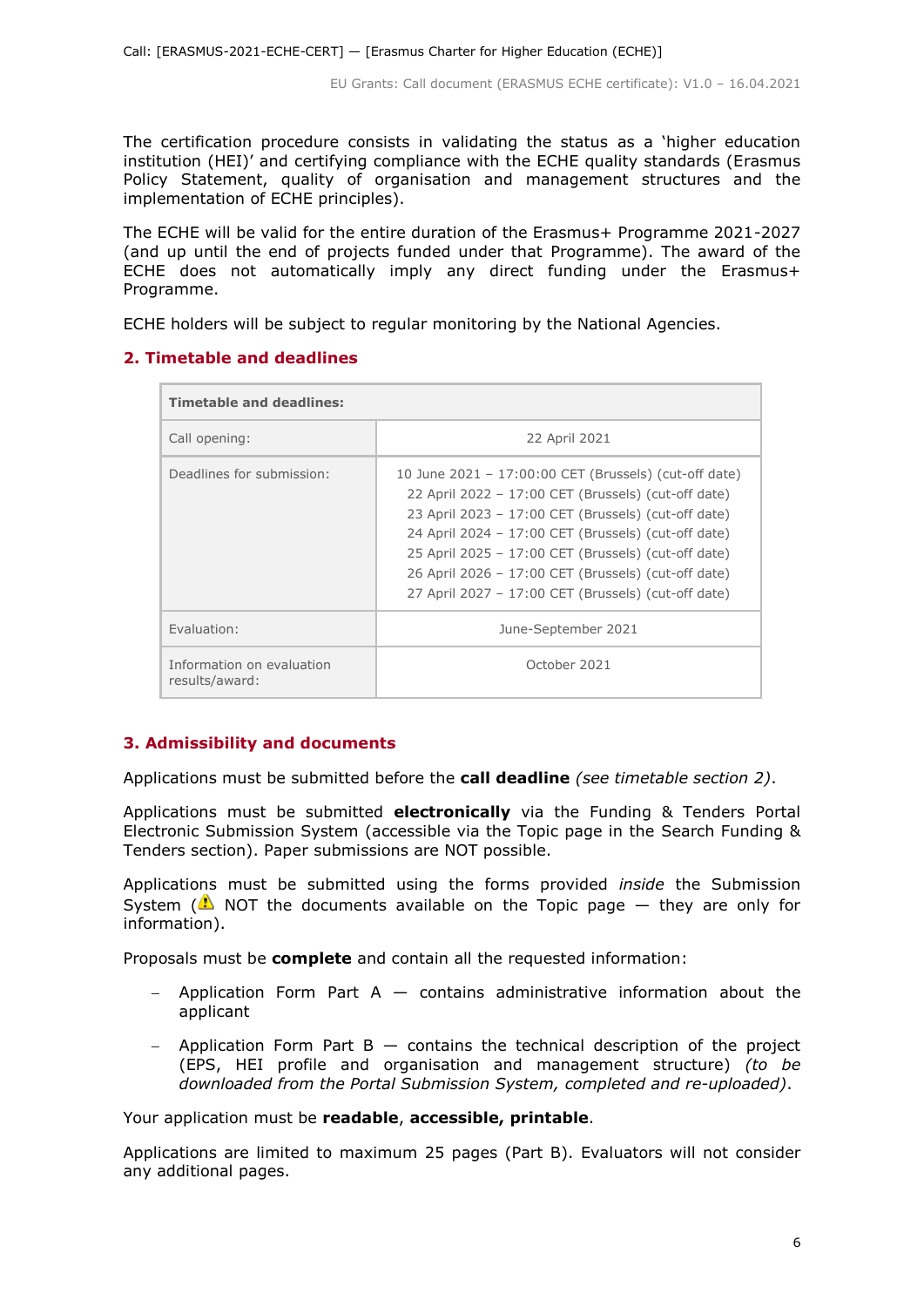For more information about the submission process (including IT aspects), consult the Online Manual.

# **4. Eligibility**

In order to be eligible, the applicant must:

- be a higher education institution (HEI) (public or private) and
- be established in one of the eligible countries, i.e.:
	- Erasmus+ Programme Countries:
		- EU Member States (including overseas countries and territories (OCTs))
		- non-EU countries:
			- listed EEA countries and countries associated to the Erasmus+ Programme (associated countries) or countries which are in ongoing negotiations for an association agreement and where the agreement enters into force before grant signature

Higher education institutions (HEIs)  $-$  These are institutions which offer recognised degrees or other tertiary level qualifications and other comparable institutions at tertiary level, if recognised by the national authorities. The applicant must be recognised as higher education institution by the national authority of its country. After closure of the call, the national authorities will be asked by EACEA to confirm that they are recognised in their countries.

Countries currently negotiating association agreements — Beneficiaries from countries with ongoing negotiations *(see list above)* may participate in the call and can be awarded the ECHE if the negotiations are concluded.

EU restrictive measures — Special rules apply for entities from certain countries *(e.g. entities subject to EU restrictive measures under Article 215 of the Treaty on the Functioning of the EU (TFEU)<sup>1</sup> and entities covered by Commission Guidelines No* 2013/C 205/05<sup>2</sup>). Such entities are not eligible to participate in EU projects and can NOT obtain a certificate.

All applicants must register in the Participant Register — before the call deadline.

# **5. Exclusion**

Applicants which are subject to **EU administrative sanctions** (i.e. exclusion or financial penalty decision)<sup>3</sup> or in one of the **exclusion situations** that bar them from receiving EU funding (bankruptcy, breach of social security or tax obligations, grave professional misconduct, breach of key obligations in an EU grant, etc) can NOT receive a certificate. 4

# **6. Evaluation and award procedure**

Applications will be subject to a formal evaluation procedure.

 $\frac{1}{1}$ Please note that the EU Official Journal contains the official list and, in case of conflict, its content prevails over that of the **EU Sanctions Map**.

<sup>2</sup> Commission guidelines No [2013/C 205/05](http://eur-lex.europa.eu/LexUriServ/LexUriServ.do?uri=OJ:C:2013:205:FULL:EN:PDF) on the eligibility of Israeli entities and their activities in the territories occupied by Israel since June 1967 for grants, prizes and financial instruments funded by the EU from 2014 onwards (OJEU C 205 of 19.07.2013, pp. 9-11).

See Article 136 EU Financial Regulation [2018/1046.](https://eur-lex.europa.eu/legal-content/EN/ALL/?uri=CELEX:32018R1046&qid=1535046024012)

See Articles 136 and 141 EU Financial Regulation [2018/1046.](https://eur-lex.europa.eu/legal-content/EN/ALL/?uri=CELEX:32018R1046&qid=1535046024012)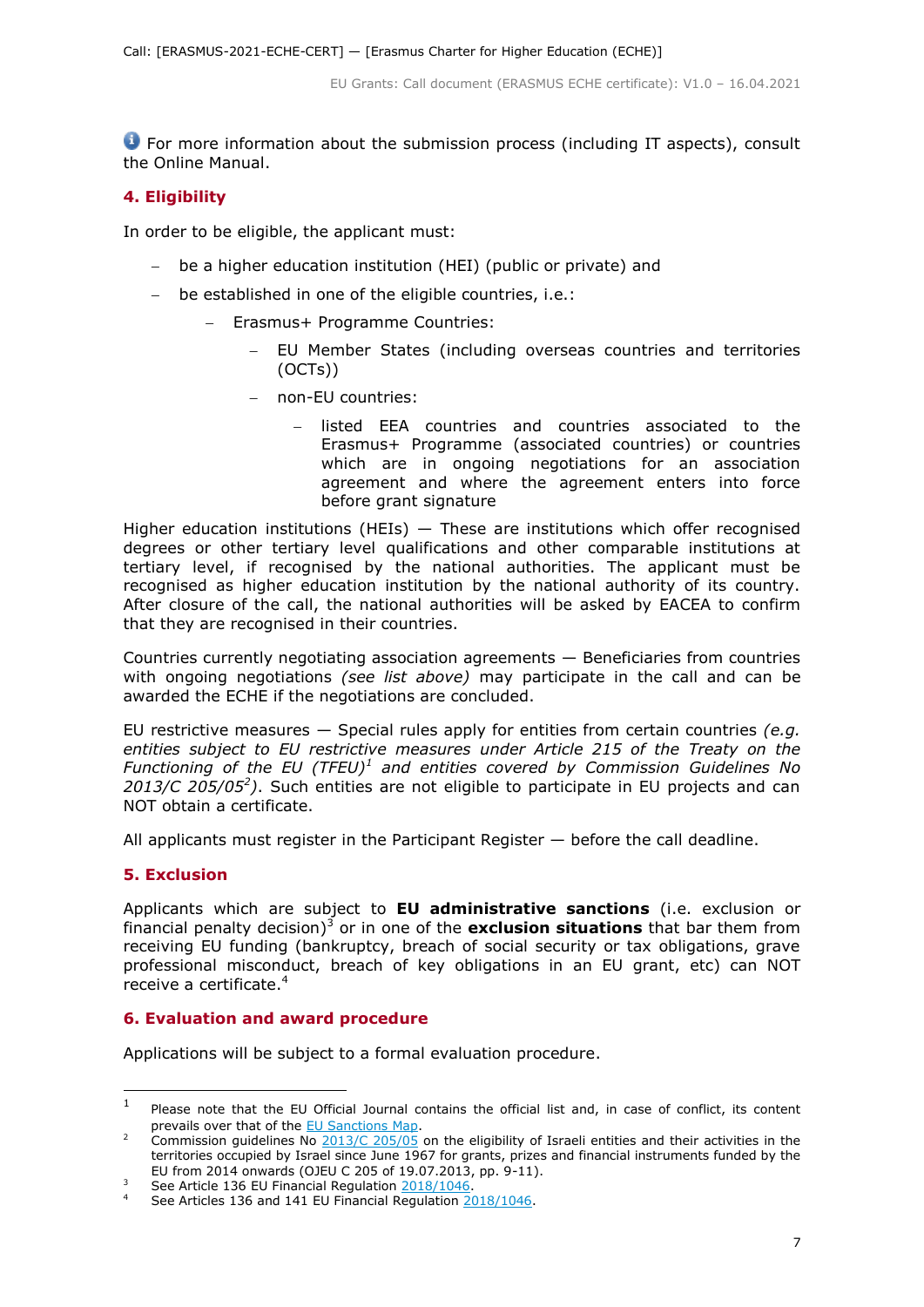They will be checked for formal requirements (admissibility and eligibility) and then evaluated by an **evaluation committee** (assisted by independent outside experts) against the award criteria (section 7)

For 2021, a lighter procedure (without detailed information on current activities) will be applied for topic 1 (light procedure  $-$  active HEIs), given that these institutions have a valid certificate for the previous Erasmus+ Programme and that the award criteria have not changed.

Applications that pass the evaluation will be included in the award list.

All applicants will be informed about the evaluation result (**evaluation result letter**). Successful applications will be awarded the certificate; not successful ones will be rejected.

If you believe that the evaluation procedure was flawed, you can submit a **complaint** (following the deadlines and procedures set out in the evaluation result letter). Please note that notifications which have not been opened within 10 days after sending are considered to have been accessed and that deadlines will be counted from opening/access *(see also Funding & Tenders Portal Terms and Conditions)*.

## **7. Award criteria**

The **award criteria** are as follows:

## **Relevance of the Erasmus Policy Statement (EPS):**

- The Erasmus Policy Statement is clear, consistent and relevant.
- The Erasmus Policy Statement reflects on the relevance of the Erasmus+ Programme within the applicant's institutional internationalisation and modernisation strategy.
- The Erasmus Policy Statement reflects on the planned implementation of the Erasmus+ actions and how these will contribute to achieving the objectives of the applicant's institutional strategy.
- The targets and indicators are described when explaining the envisaged impact of the participation in the Erasmus+ Programme.

## **Quality of organisation and management:**

- The applicant shows qualitative levels of general management, including internal management structure, human resources and mobility/project organisation from preparation through to recognition, dissemination and evaluation.
- The applicant has the capacity to implement the activities in place and ensure their sustainability.
- The applicant demonstrates its commitment to quality management, with emphasis on human resources and sustainable structures of cooperation and communication.

## **Implementation of the ECHE principles:**

 The application reflects on adequate procedures for full automatic recognition of all credits gained for learning outcomes achieved during a mobility period abroad/ a blended mobility. The application should reflect on the necessary measures to achieve: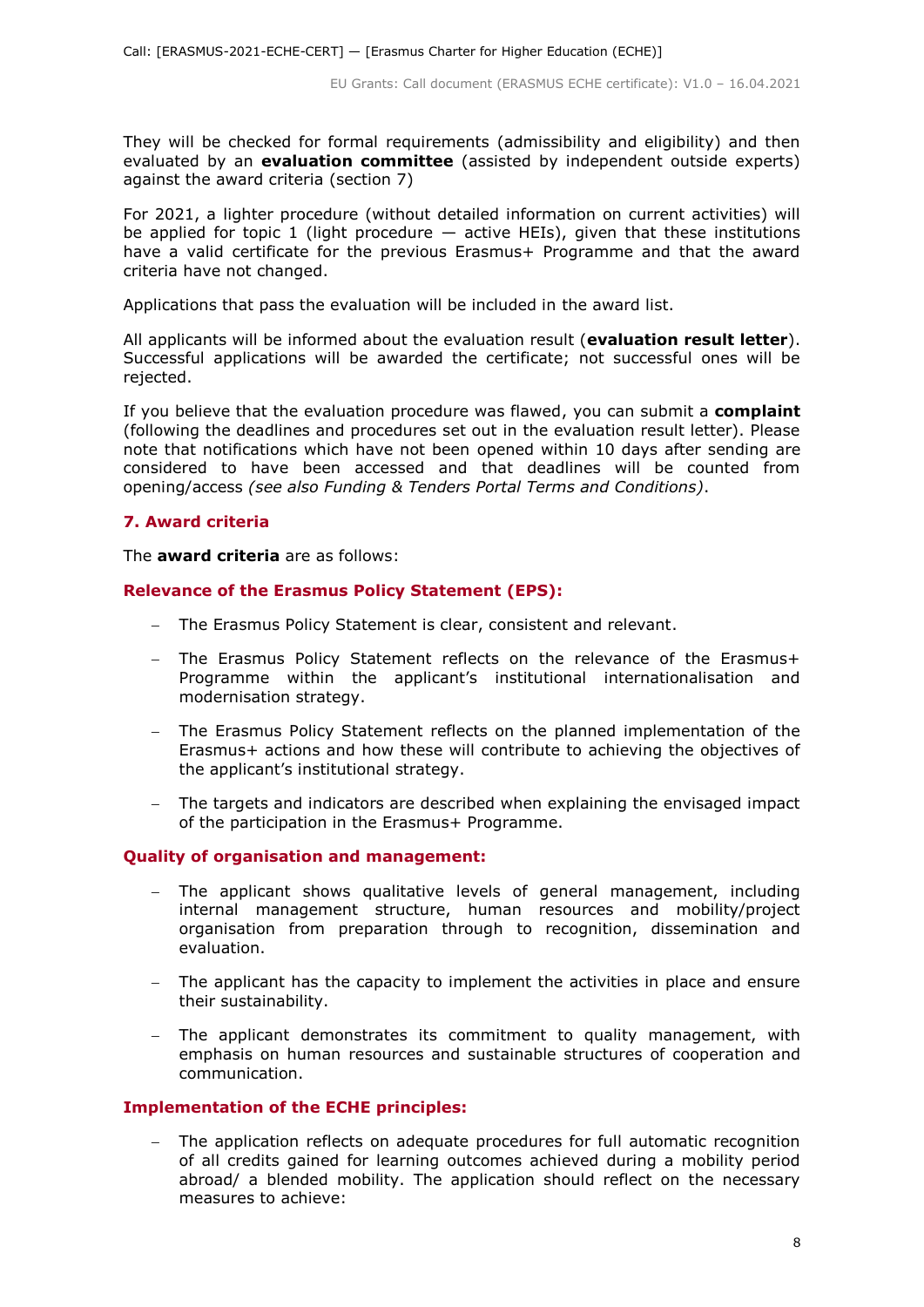- a correct use of learning agreements, including online learning agreements
- the inclusion of appropriate information on learning outcomes, volume of workload (credits) and grades in the transcripts of records
- achieving full automatic recognition of credits and the recognition of grades (if appropriate) after outgoing mobility
- a clear and easy path for students to appeal in case full automatic recognition is not achieved
- the provision of full information on the grading system in the interinstitutional agreements
- the provision of grade distribution tables, together with transcripts of records (whenever grades are used)
- the transparency of the course catalogue (following the rules of the ECTS Users' Guide, explaining how the information will be provided in a timely manner and providing a link to the course-catalogue.
- The application reflects on adequate procedures for staff recognition when it comes to participation in mobility and in European and international cooperation projects.
- The application reflects how the Higher Education Institution will adhere to the ECHE principles (cf. the ECHE guidelines) and details the procedures in place to participate in the Programme activities.
- The applicant institution demonstrates a commitment to further develop the implementation of the new ECHE principles, notably:
	- ensuring full and equitable access to participants from all backgrounds, paying particular attention to those with fewer opportunities
	- having in place a well-explained methodology for allocating ECTS credits. If this is not the case, it must be explained why the applicant is not yet using ECTS credits and how they plan to implement it in the future
	- putting measures in place to implement the European Student Card Initiative
	- promoting the programme's Erasmus+ mobile App to students
	- implementing and promoting environmentally-friendly practices in the context of the Erasmus+ Programme
	- promoting civic engagement and active citizenship amongst outgoing and incoming students before, after and during mobility.

The Application Form will also require statistical information on the HEI profile and previous activities. This information is NOT part of the award criteria, but will be used to verify whether commitments and planned activities are realistic, considering the institution's profile.

Each award criterion will be scored as fulfilled or not fullfilled (Yes/No). Only institutions that pass all three criteria will be certified. Other applications will be rejected.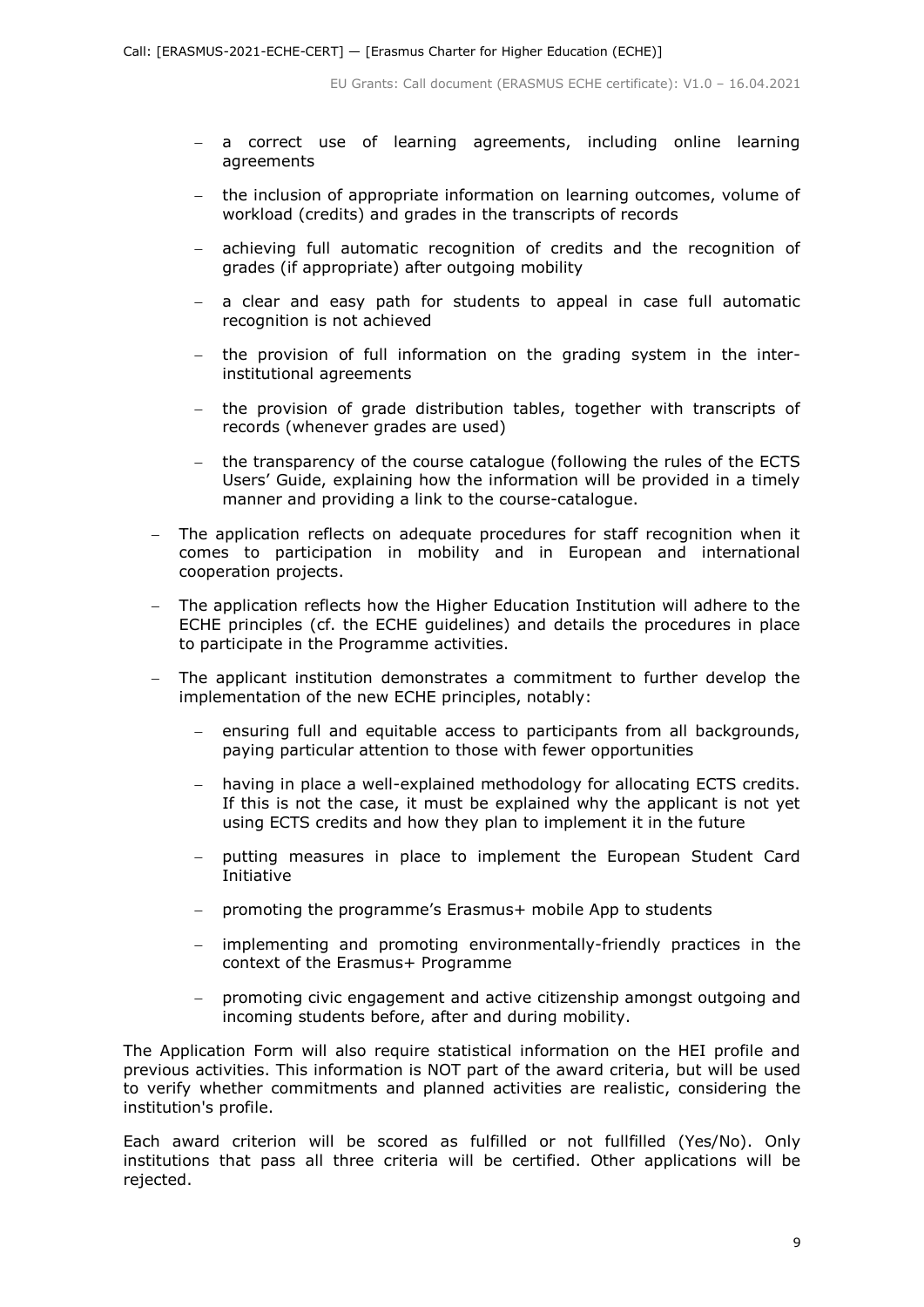## **8. Other conditions**

#### *Communication and visibility*

ECHE holders must promote the Erasmus+ Programme activities and must display the Charter prominently on their website (in the official languages of their country and at least another widely spoken Programme Country language).

#### *Monitoring*

ECHE holders will be subject to regular monitoring by the Erasmus+ National Agencies, on compliance with the ECHE principles.

If problems are identified, an action plan will be agreed between the holder and the Erasmus+ National Agency to solve the issues. If the action plan is not properly implemented (or late) the National Agency will report this to EACEA and this may lead to the withdrawal of the certificate.

**O** For more information about the monitoring of the ECHE principles, see the ECHE Monitoring Guide for Erasmus+ National Agencies.

#### *Withdrawal*

EACEA may withdraw the certificate if the institution loses its status as 'higher education institution' or no longer complies with the ECHE quality standards.

#### **9. Help**

As far as possible, *please try to find the answers you need yourself*, in this and the other documentation (we have limited resources for handling direct enquiries):

- Online Manual
- FAQs on the Topic page

Please also consult the Topic page regularly, since we will use it to publish call updates.

#### *Contact*

For individual questions on the Portal Submission System, please contact the IT Helpdesk.

Non-IT related questions should be sent to the following email address: EACEA-ECHE@ec.europa.eu.

Please indicate clearly the reference of the call and topic to which your question relates *(see cover page)*.